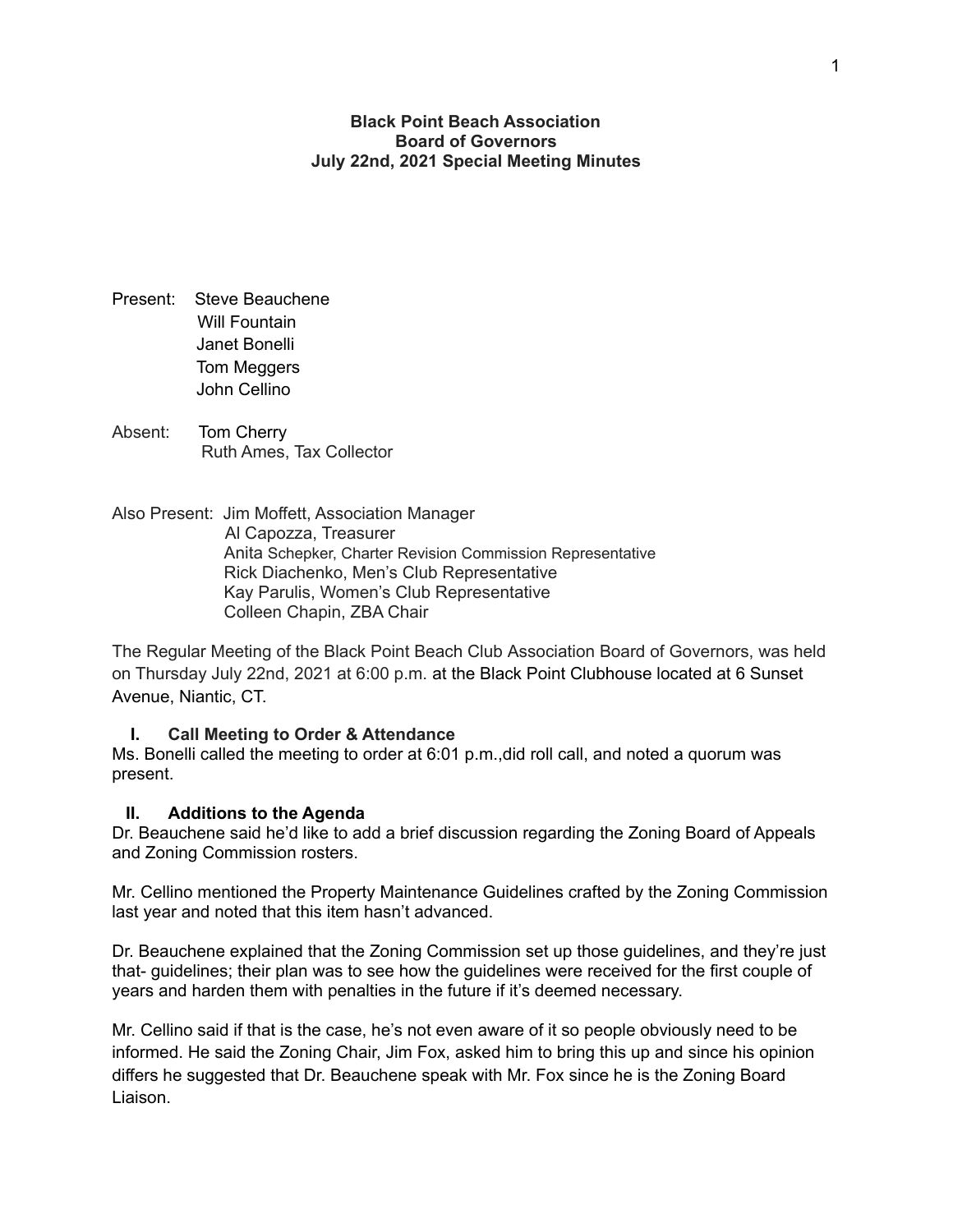Mr. Cellino said he doesn't know what the guidelines are and Ms. Stevens reported that the guidelines are on the website but that she would be happy to email to the Board Members as well. He added that he thinks the idea was to put some teeth behind the guidelines.

Mr. Cellino said he would like to add a discussion regarding adverse possession and the mowing of right-of-ways and provided the Board with some literature regarding this (attached.) He said on a personal level he had made a request back on May 8th, to fill in the cracks in the Sea Crest right-of-way and thinks of that nature; he finds it interesting that his request was never made part of the minutes and would like to see this matter addressed.

Mr. Cellino said he received a call from an Association Member which relates to a lawsuit.

Ms. Bonelli said she thinks everyone would benefit from a Freedom of Information workshop, especially some of the new Board Members who may not be as familiar with meeting procedures. She added that she'd like to schedule this once they have filled the Board vacancy.

Ms. Bonelli said she thinks this discussion should be tabled since it's not on the agenda and that he can communicate to her why he would like to see it on a future agenda and Mr. Cellino said he attempted to do that yesterday when he called her but was unable to reach her. Mr. Cellino said the item he wishes to discuss has to do with personnel so would need to be discussed in executive session anyway.

Ms. Bonelli said this discussion will have to be reserved for the future since an executive session is not part of this evening's agenda and Dr. Beauchene confirmed that it would need to be noticed at least 24 hours beforehand. Ms. Bonelli added that they also need to be careful of what is communicated via email and that certain issues should be discussed during a Board meeting instead.

Mr. Cellino said one last thing he wanted to mention is the pickleball issue and noted that fortunately it was resolved thanks to Mr. Fountain's solution. He said a few Members gave their opinions and then the item got resolved but not all the Board members were notified.

Ms. Bonelli explained that it was an executive decision to allow pickleball players temporary use but that a permanent decision wasn't made.

Mr. Meggers said he asked for the golf tournament to be added to the agenda and explained how over \$3,000 in personal checks are being made out to him and Chris Gent which isn't ideal for accounting purposes.

Mr. Capozza asked if Mr. Meggers had considered asking the Men's Club for their help and use of their tax id number and Mr. Diachenko said the Men's Club would be happy to help.

#### **III. Consent Agenda**

- 1. Approval of Minutes
	- a. June 27th, 2021 Board of Governors Executive Session Special Meeting
	- b. June 30th, 2021 Board of Governors Regular Meeting

**MOTION (1)**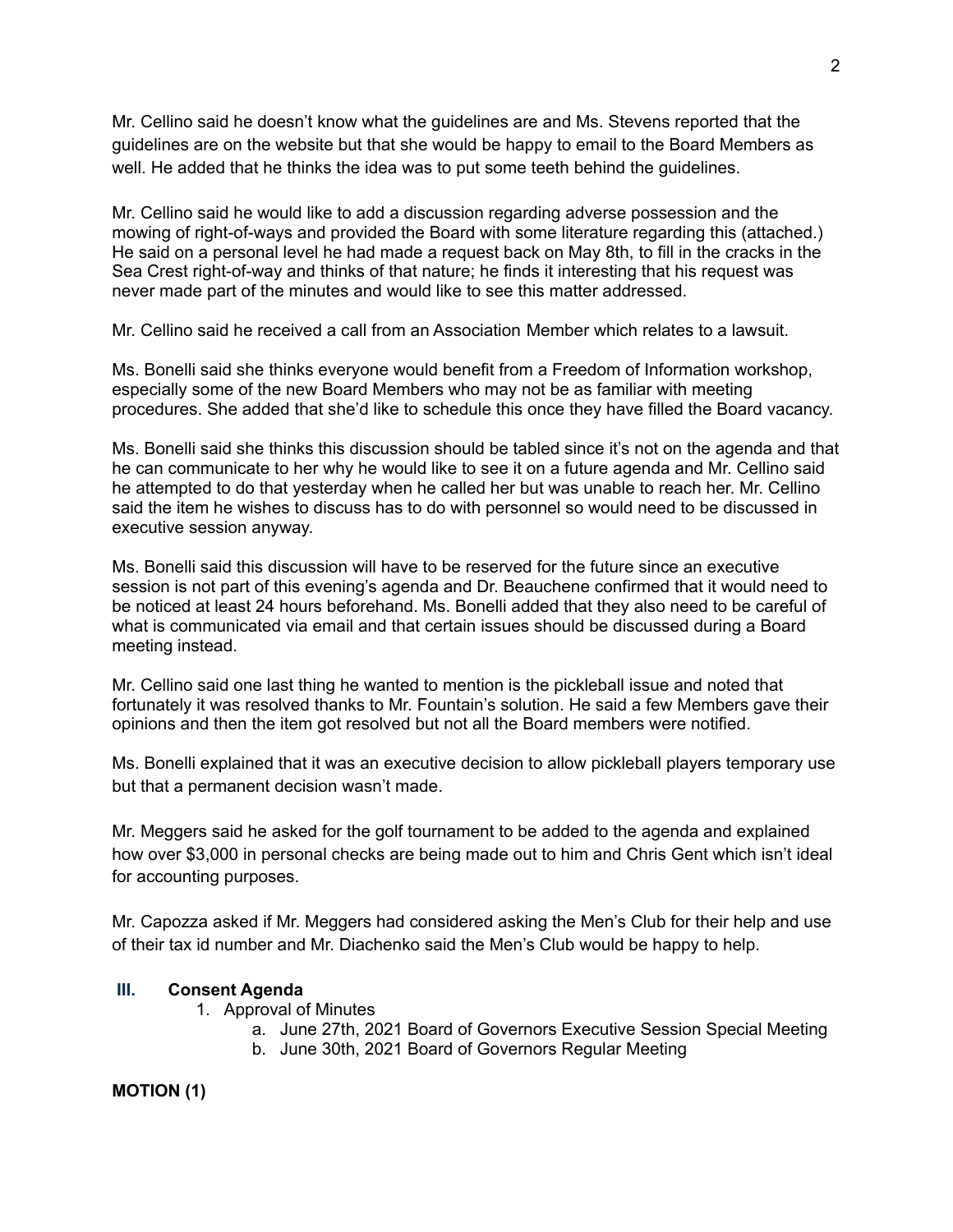**Dr. Beauchene moved to approve the Board of Governors Executive Session Meeting Minutes of June 27th, 2021 as presented. Mr. Fountain seconded the motion. Motion carried, 5-0-0.**

#### **MOTION (2)**

**Dr. Beauchene moved to approve the Board of Governors Regular Meeting Minutes of June 30th, 2021 as presented. Motion carried, 5-0-0.**

Ms. Bonelli suggested moving one of the new business items- the vote on the Charter Revision Commission recommendation, ahead of communications so that Ms.Schepker doesn't have to wait until the end of the meeting to give her presentation.

#### **IV. New Business**

#### **a. Vote on Charter Commission recommendation presented on July 17th, 2021**

Anita Schepker of 48 Indianola Road said some of the following:

- She's here on behalf of the Charter Revision Committee to present the final draft of their proposed changes to the Charter.
- Back in February seven people were appointed to be on the Charter Revision Commission- herself, Jennifer Bogue, Sharon Bruce, Mike Coffey, Larry Connors, Phil Hagaman, and Brendon Fox, Jr.
- Three of them are attorneys and have been on a Charter Revision Commission before.
- She would like to note for the record that they followed all the statutory rules, relative to Charter Revision conditions under the Connecticut statutes.
- They were required to have two hearings, one before they began their work, which they held on April 6th, 2021.
- When the Board asked them to review the Charter they gave them a very narrow and very specific charge, which is whether or not to allow properties held in trust to vote because our Charter doesn't allow that.
- They looked at voting structures under the Connecticut law, and at their first hearing they took input from the public.
- Overwhelmingly the people who spoke at that April 6th, 2021 virtual meeting were in favor of them doing things relative to properties, held in interest.
- While doing research they determined that in 2015 Giants Neck changed their Charter to allow for this, as did Crescent Beach in 2017.
- Oak Grove Beach and Westbrook also changed their Charters as well, so they're not doing anything untoward or different than anybody else is doing.
- They had several meetings which people attended virtually, and they prepared a draft which they could change but under the Statute they're required to have a second hearing on that proposed draft.
- It was posted on the website, along with an explanation of the changes that they're proposing to the Charter, and they had that hearing on Saturday.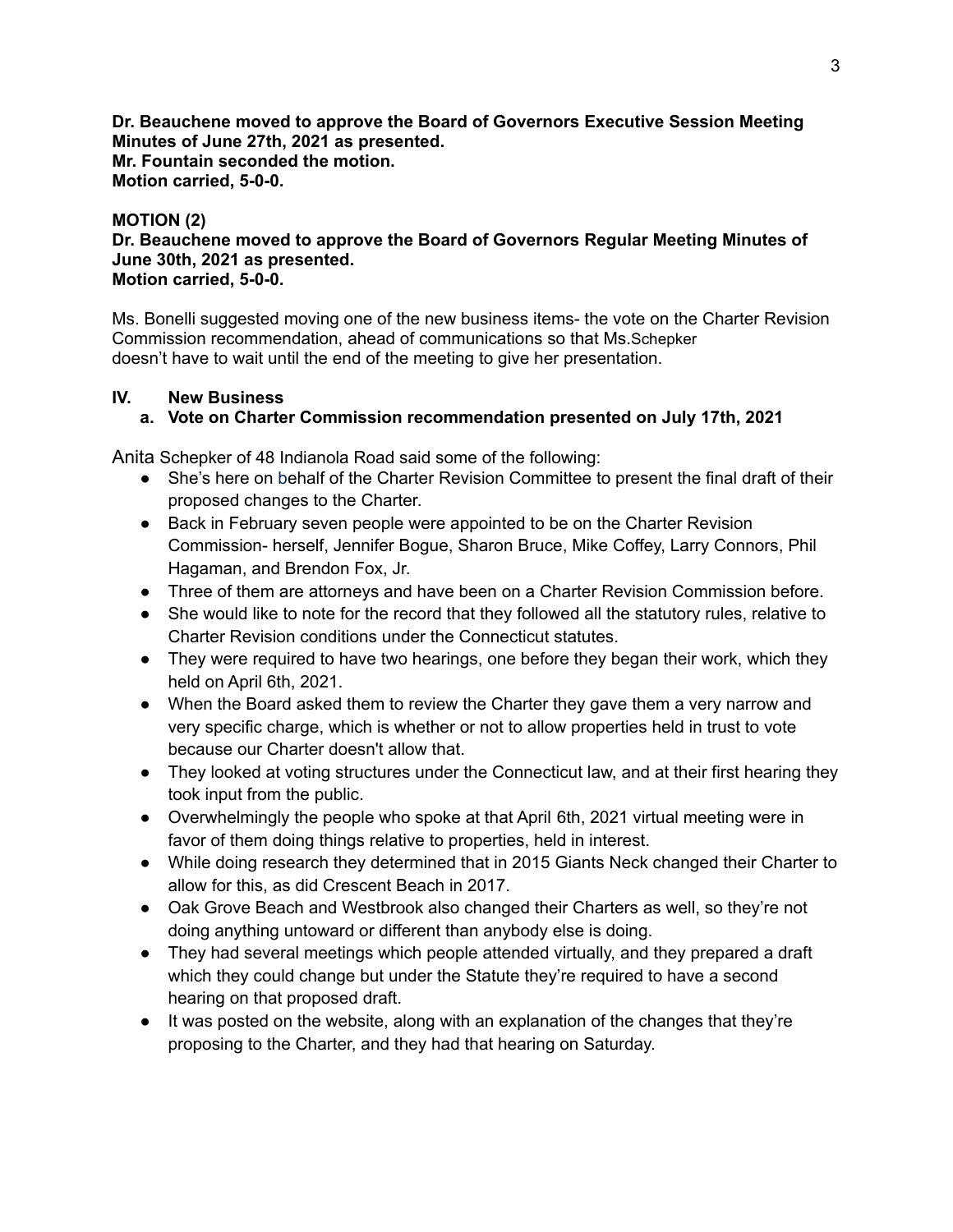- In 1931 it was determined that we're a special kind of association that has some qualities of a municipality, such as levying a tax, but we're really a special tax district established by a special act of the General Assembly.
- Our Charter says that in order for you to be a member of the Association and to vote your property has to be held to one or more individuals' names.
- Back in 1931 trusts and corporations and LLCs and other instruments weren't really being used all that much.
- So, the first change that they made is if your property is held in trust by a corporation or an LLC one person is picked to be a member or representative.
- They can also participate and be on the Board of Governors, Zoning or ZBA.
- Currently these people cannot participate in any of these activities.
- 16 ½ percent of our properties right now are held in trust for corporations.
- After their first hearing they were told that number is increasing to almost 22%.
- This means that a number of people are paying dues and using our facilities but have no say in the process.
- There are 581 properties in Black Point Beach.
- When working on their proposed draft they struggled with some of the language.
- Other associations say a representative can vote provided that they're at least part time residents of any property within the limits of the association, which is an odd clause.
- They repeated this language but think it might be something the Board of Governors chooses to remove.

Ms. Schepker said someone brought up at their hearing that they didn't properly notice their meetings or hearings. She emphasized at the public hearing that they followed the Statutes relative to Charter Revisions; the complaint was that they hadn't put notice in the New London Day Newspaper but they're not required by Charter Revision to do that. She added that they noticed the meetings on the website, on Facebook, at the clubhouse as required.

Ms. Schepker said another concern they heard was that someone didn't like the one vote one house rule, right now if someone had six owners on the property they cannot vote.

Ms. Schepker noted the proposed draft is up on the website and they handed out copies at the hearing as well. She explained that now that it has been presented to the Board it becomes their responsibility; the Board is required under the Statute to have a hearing on the draft and must do it within 45 days of it being presented to them this evening.

She added that their vote (as a group) whether accepted as is, or with modifications, must be noticed to the general membership that they're going to have a vote on this, and they must list the date and put this notice in the New London Day Newspaper along with the normal notification channels of facebook and the website.

The Board briefly reviewed the proposed draft and discussed scheduling a public hearing followed by a special meeting to consider this item.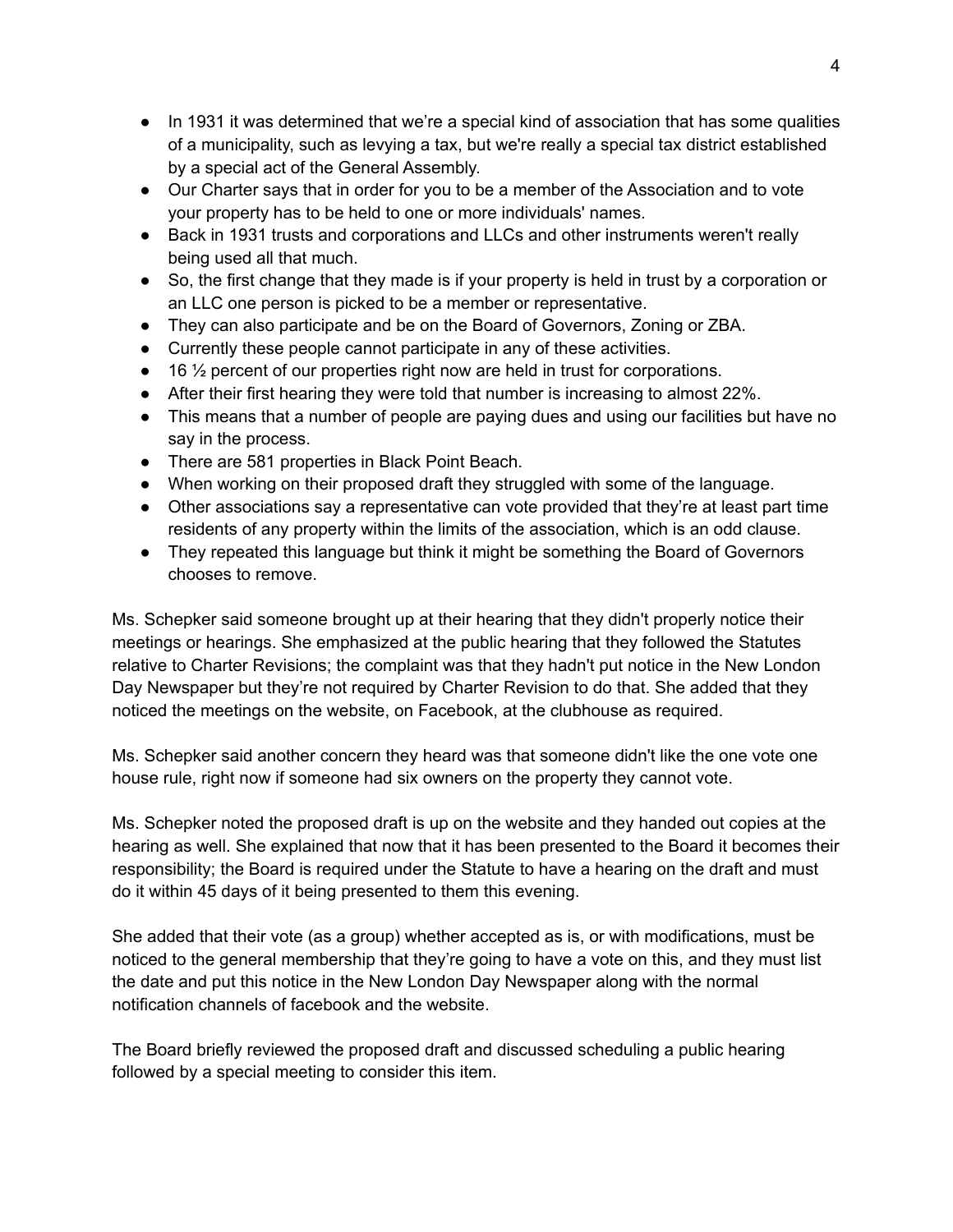### **MOTION (3)**

**Dr. Beauchene moved to accept the recommendation of the Charter Revision Committee to present to our membership during a Public Hearing on Monday August 2nd, 2021 at 6:00 p.m.**

#### **Mr. Meggers seconded the motion.**

Dr. Beauchene observed that if the work is endorsed by the Board it can be presented to the general membership at the Annual Informational Meeting in August.

Dr. Beauchene said he thinks the part time clause Ms.Schepker spoke of should be removed from the proposed draft. After much discussion it was confirmed that no changes can be made to the proposed draft prior to the public hearing so Dr. Beauchene rescinded his previous suggestion and noted his motion is to consider the work of the Charter Revision Commission as is.

#### **Vote: Motion carried, 5-0-0.**

### **V. Communications**

**a. Possibility of a Summer concert organized by the Women's Club & Men's Club** Ms. Bonelli shared there is a possibility of a Summer concert organized by the Women's Club and the Men's Club and noted that Kay Parulis and Rick Diachenko are in attendance to discuss this.

Ms. Parulis explained that this is the event they've held in the past and that she and Mr. Diachenko is here to ask the Board of Governors permission to hold this event. She added that Mr. Moffett found a great band for them called Fusion. Mr. Moffett said a member at South Beach who works with musicians was instrumental in securing the band; it's a really good deal on a really high quality band.

Mr. Moffett said the Murdoch family can provide electricity and Ms. Parulis said the cost is \$800 and that the Women's Club is hoping it can be split between the Women's Club, Men's Club, and Board of Governors.

Mr. Moffett said the event would be from 5:00 p.m. to 9:00 p.m. on August 8th, 2021, and will be combined with a bonfire.

Mr. Meggers asked about a rain date and Mr. Moffett said it's a one shot deal and requested that they make the clubhouse available in case there is an imminent threat of rain.

The Board discussed whether it would be possible to negotiate a rain date or reduced fee if the concert cannot be held and Mr. Moffett suggested the use of a tent if necessary.

## **MOTION (4)**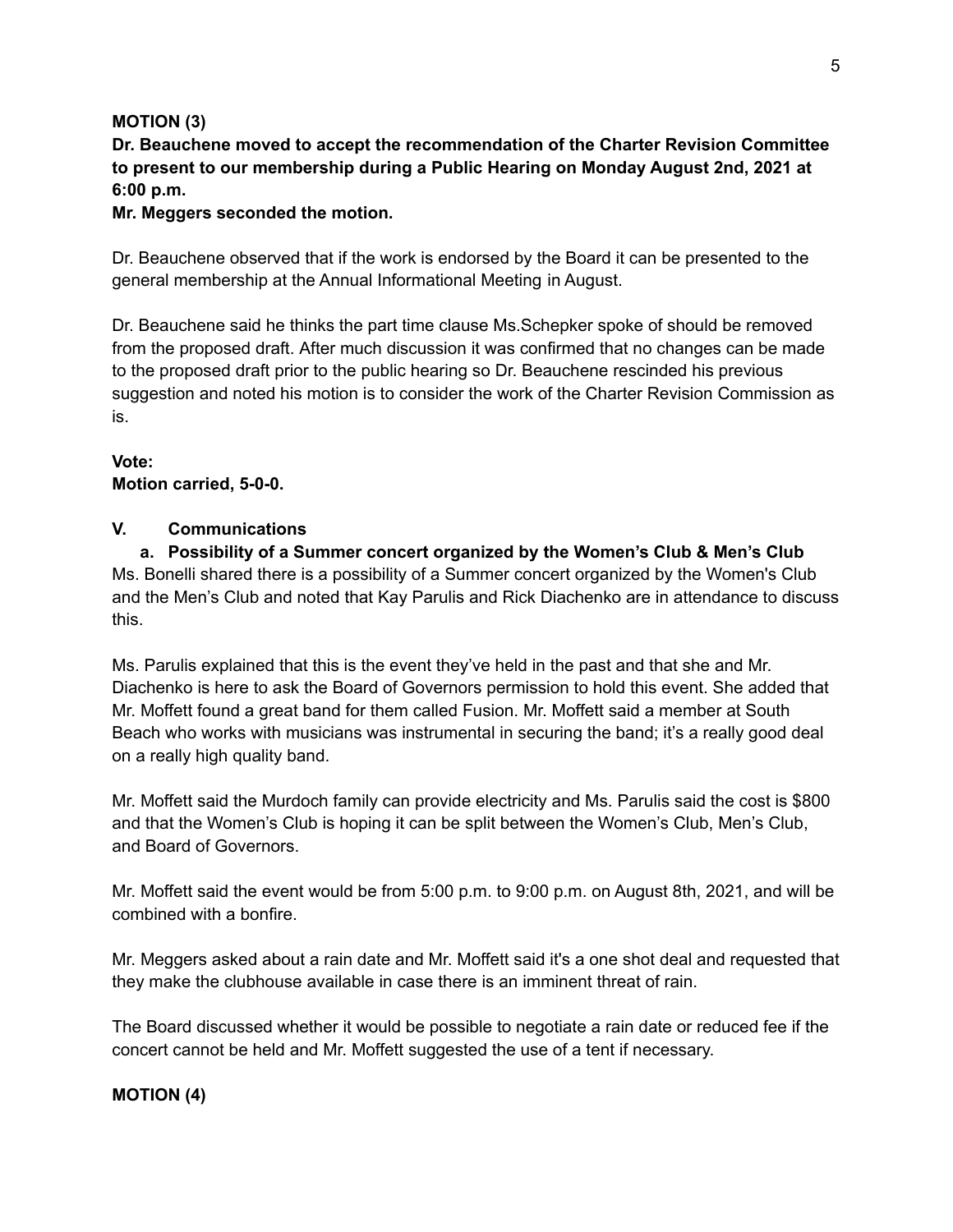### **Dr. Beauchene moved to contribute up to \$300 towards a Summer concert. Mr. Meggers seconded the motion.**

Mr. Meggers said we should see if they can do a rain date and discussed how costs might be offset. The Board briefly discussed how holding the concert in the right-of-way might be safer.

The Board agreed that the Women's Club and Men's Club can work out the fine details.

#### **Vote: Motion carried, 5-0-0.**

Mr. Diachenko and the Board discussed the importance of communication and how information might be better dispersed given that few members of the public attend meetings.

### **b. Parking Concerns**

Ms. Bonelli read the email from Nancy Condon regarding parking concerns dated July 11th, 2021 into the record (attached.)

Dr. Beauchene asked Mr. Moffett if he's seen a problem with people parking without stickers and Mr. Moffett reported he hasn't seen anything this Summer and noted he has a camera pointed on the clubhouse parking which he checks twenty times a day.

Dr. Beauchene asked if they should install a sign that says "Member Parking Only."

Mr. Meggers suggested letting Ms. Condon know they're cameras pointed on the lot and now that we're aware of this, we will keep a close eye on it.

## **c. Candidates for BOG Vacancy**

Ms. Bonelli said they received a couple of resumes but she also received emails of interest but no resumes have been forthcoming. The Board discussed reviewing the resumes they've received as well as any further ones they may receive, and voting on the vacancy come August.

#### **d. Pickleball**

Ms. Bonelli reiterated that no side meetings should be occurring via email and reminded the Board that only temporary permission was given for use of the court during club hours.

The Board had an in-depth discussion about the use of the court by the pickleball players and their desire to use the tennis courts at 10 o'clock on Mondays and Wednesdays.

Ms. Bonelli reported that there have been no issues due to the temporary use and noted it has rained almost everyday anyway.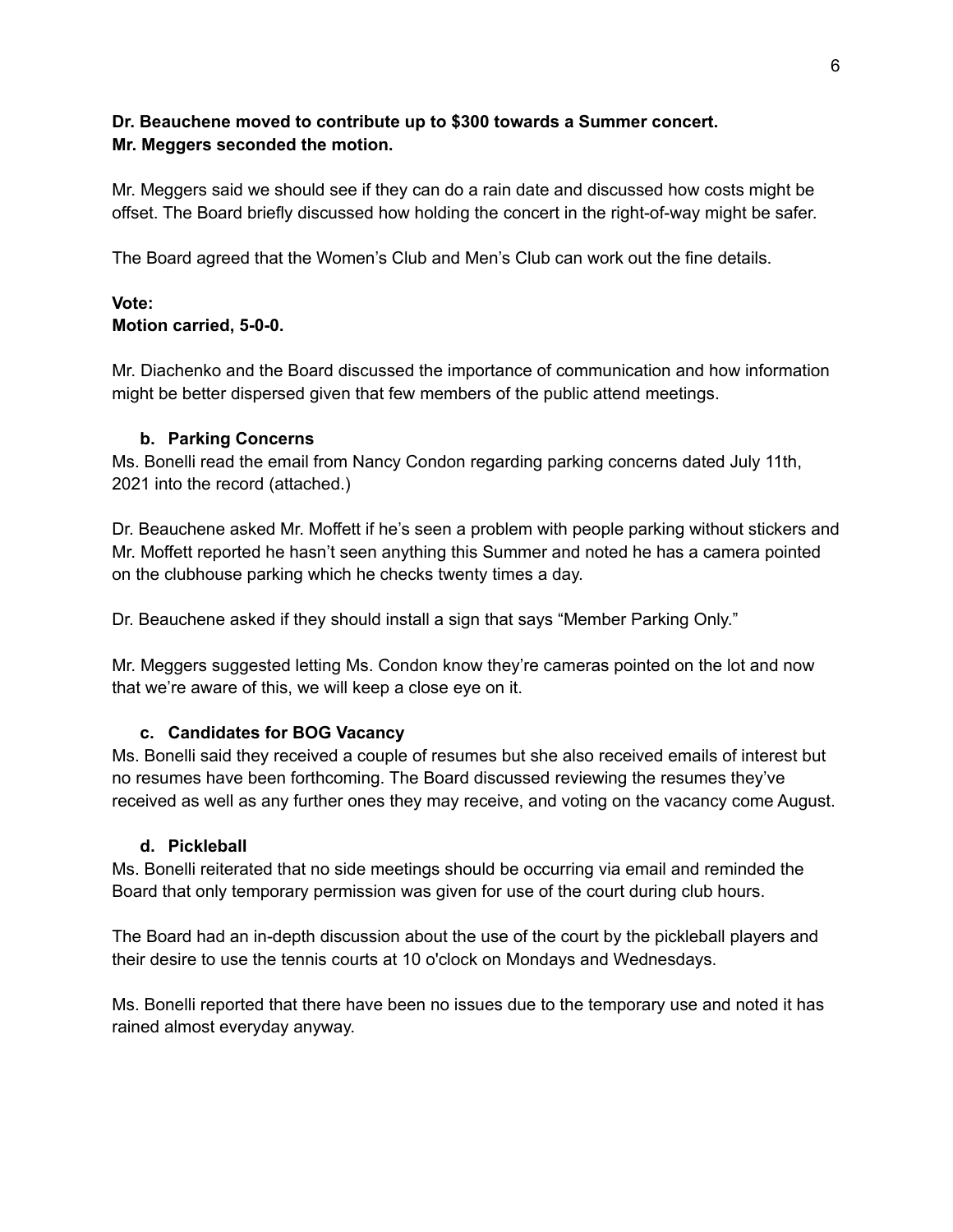Mr. Moffett reiterated that according to the rules the courts aren't to be used during Club hours but agreed that the solution made works right now but that any use should be reviewed on a case by case basis.

Mr. Meggers said there should be compromise on both sides and Ms. Bonelli asked how the court might be reserved in the future.

The Board agreed that the Pickleball players should continue to be allowed to use the courts for the remaining weeks of Club.

Dr. Beauchene and Mr. Meggers agreed it should be conveyed that such use will be revisited in the future and that they probably will not be able to play at the same time next year.

## **MOTION (5)**

**Dr. Beauchene moved to allow pickleball during the hours they're requesting as long as it does not interfere with the recreation program. Ms. Bonelli seconded the motion.**

**Motion carried, 5-0-0.**

## **e. ZBA nominations**

Colleen Chapin of 53 East Shore was in attendance and noted that her term along with regular member Arlene Garrow, and alternate Kim Craven all end next week so she would like to request that they all be reappointed for an additional term.

Mr. Meggers and Ms. Bonelli discussed how it's difficult to vote for this given that they do not know the members who want to continue serving.

Mr. Meggers observed that the interested parties have been serving for some time and therefore have experience.

The Board discussed how going forward it might be helpful to always require resumes when deciding such matters.

## **MOTION (6)**

**Dr. Beauchene moved to reinstate Colleen Chapin and Arlene Garrow as Regular Members and Kim Craven as an Alternate Member of the Zoning Board of Appeals. Mr. Meggers seconded the motion. Motion carried, 4-0-1.**

**Ms. Bonelli abstained from the vote due to her unfamiliarity with the parties desirous of serving.**

**f. Zoning nomination**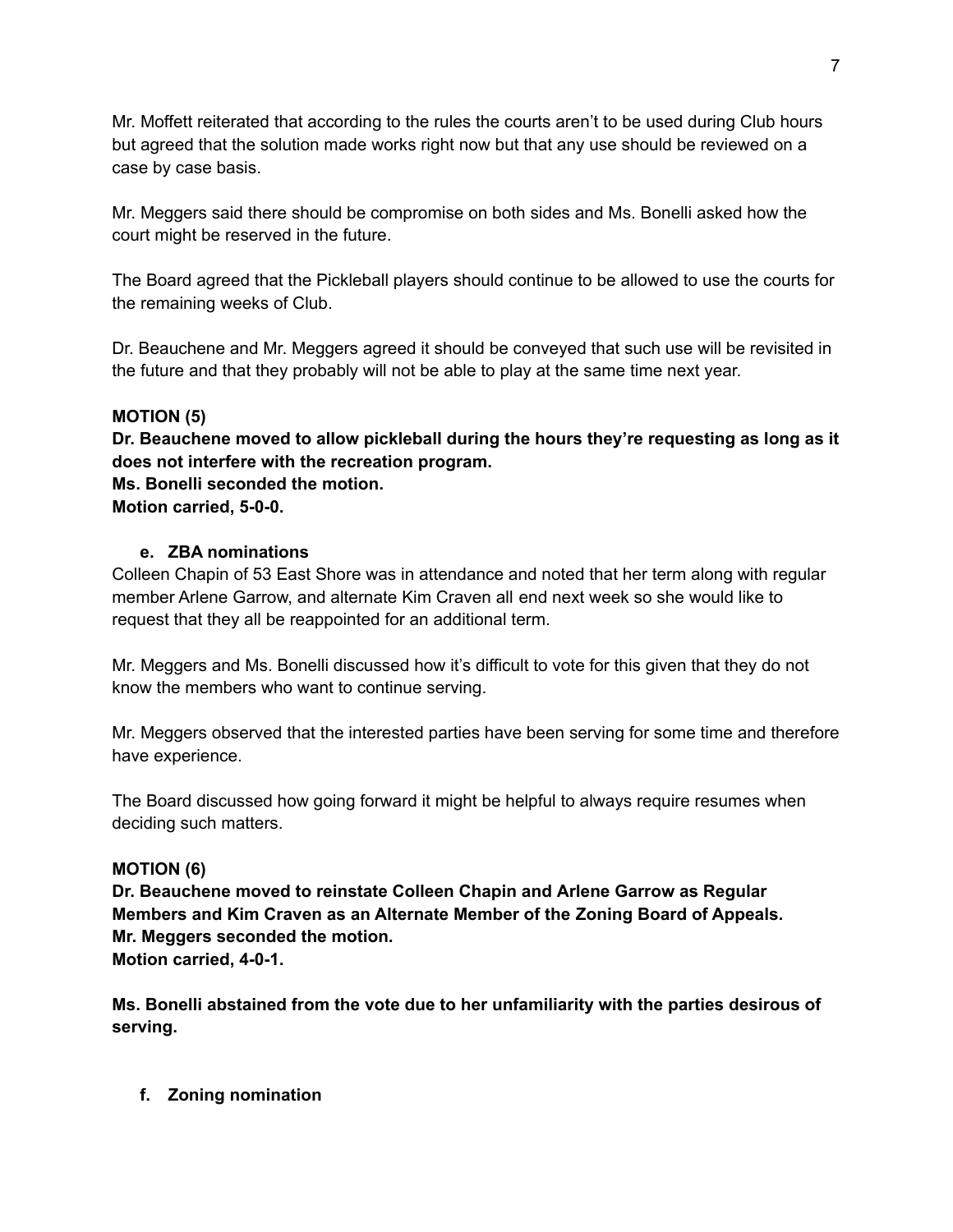Dr. Beauchene noted that Joseph Katzbek, Zoning Alternate, also has a term that is ending and would like to continue serving. He noted that he religiously attends Zoning meetings since he is the Liaison to Zoning and shared that Mr. Katzbek is a great contributor to the work of the Zoning Board.

## **MOTION (7)**

**Dr. Beauchene moved to appoint Joseph Katzbek as a Zoning Commission Alternate for an additional term.**

**Mr. Cellino seconded the motion. Motion carried, 5-0-0.**

Ms. Chapin said she submitted two other things, and doesn't know if this is the right time to talk about them because they're not on the agenda. Dr. Beauchene said he was planning on discussing these items during his next Liaison report.

## **g. Correspondence**

Ms. Bonelli noted that correspondence will be posted for the record.

# **VI. Public Comments**

Leslie Doherty of 42 Nehantic Drive said she emailed the Board about the kayak racks and thanked Mr. Connors and Mr. Moffett for the new kayak racks. She would like to know if it would be possible to install an additional rack and explained that the boat beach rack is over capacity; if another rack cannot be built, the third rack at Sea Spray could be moved to the boat beach.

Ms. Doherty observed that Sea Spray access does not accommodate those not strong enough to carry their vessels due to the concrete and rocks, and shared a design idea she and her boyfriend have for a rack that would accommodate more paddle boards.

Mr. Fountain said there are 215 kayaks registered and Mr. Meggers discussed the possibility of a lottery for kayak storage.

Mr. Fountain said he will do an inventory of the space available for kayaks and paddle boards and the number currently present for the August meeting.

Mr. Meggers said he thinks building an additional rack is a good idea but that a better solution needs to be considered for the next Summer season.

# **VII. Reports**

## **a. Treasurer**

Mr. Capozza referenced his report (attached) and noted the income for July is \$220,424 and \$195,000 of that is from tax collections. He added that the second largest item is from the Recreation Program which is almost \$25,000, so their expenses will be covered. Mr. Capozza said the expenses are \$29,000 for the month and \$10,000 of that is for payroll costs. He said that next week he will distribute the final results for the last fiscal year.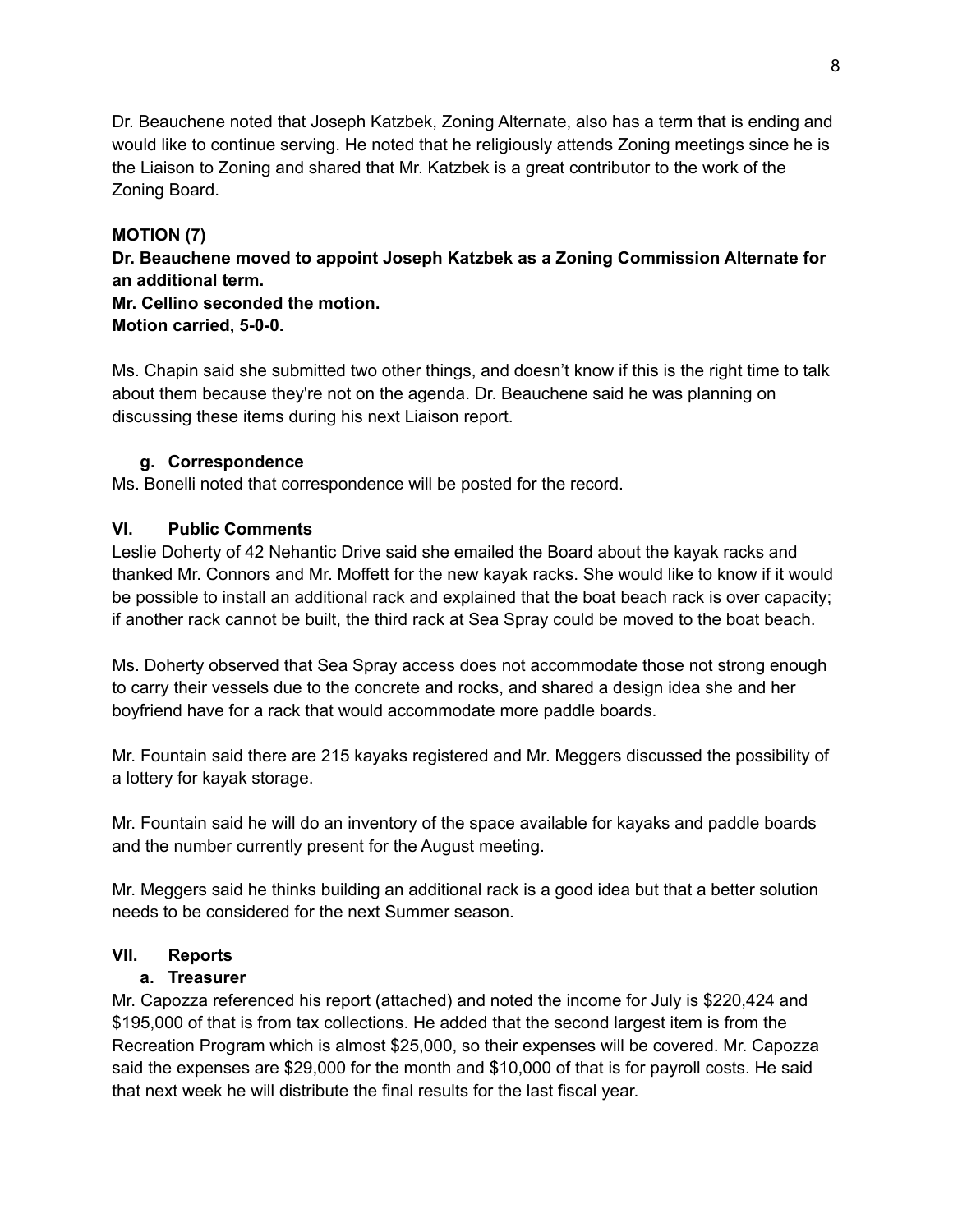Mr. Cellino commented that his daughter commented how inexpensive the recreation program is and suggested they consider increasing the fees as well as expanding the program.

Ms. Bonelli agreed that it would be prudent to discuss future options with the Co-Directors and suggested tabling this discussion for now.

## **b. Tax Collector**

Ms. Ames was not in attendance but she emailed her report (attached.)

## **c. Association Manager**

Mr. Moffett referenced his report (attached) and shared that John Bourget sent correspondence about South Beach and a slippery patch of concrete slope located there. Mr. Moffett would like to add a 6 foot railing for safety which would cost around \$900 to install.

Mr. Cellino asked if they're photos of the site, suggested tabling this item for a site walk, and the rest of the Board agreed.

Mr. Moffett detailed the 4th of July picnic and said the final cost was for \$2,700 and was a really great day.

Mr. Meggers asked if they tested the water and Mr. Moffett explained that Ledge Light Health District tests it every Monday. Mr. Meggers suggested sharing this news in the Black Pointer.

## **VIII. Further Public Comment**

There was no further public comment.

# **IX. Liaison to Zoning & ZBA Report**

Dr. Beauchene referenced Ms. Chapin's email about what the Zoning Board of Appeals would like to do regarding the application process; they're trying to streamline the way they take the applications and handle it electronically. He said they would also like to revamp the application In order to be more efficient with the application process (see attachment.)

Ms. Chapin said some of the following:

- There's two types of appeals that are covered under Connecticut statutes- requesting a variance of the existing zoning regulations, and second is appealing the decision by the zoning enforcement official.
- They're separating those into two applications for less confusion.
- The application will be filled out electronically, to the extent possible.
- With respect to the procedure she wants to codify the process since the Association address has changed, she's not here all the time, and appeal materials are time sensitive.

# **X. Old Business**

Dr. Beauchene said he had a few updates he wants to make and shared some of the following: